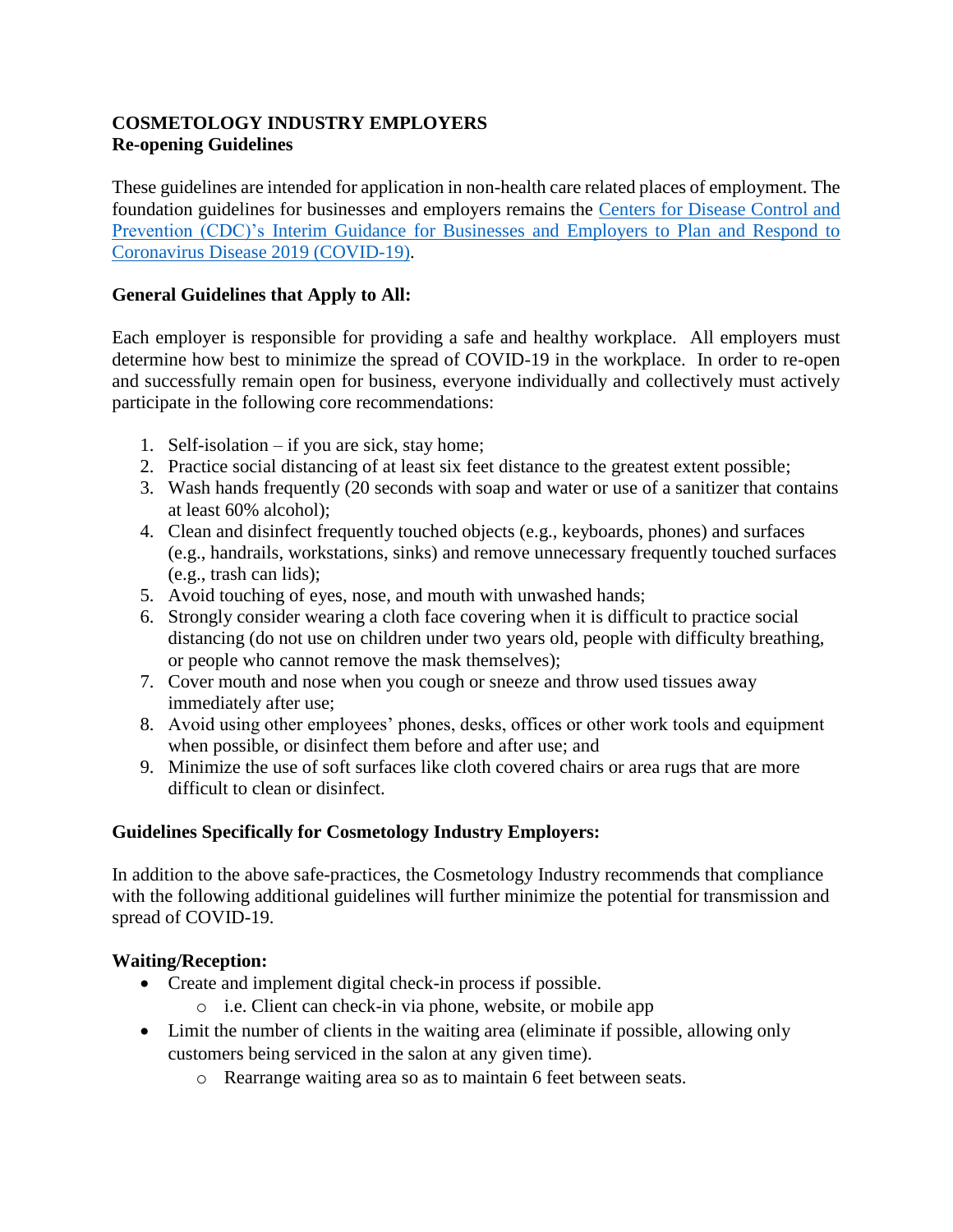- Develop schedule for cleaning frequently touched surfaces such as the check-in countertop, shared writing utensils, and the main door handle.
	- o i.e. Wipe all these surfaces with a disinfectant wipe every hour.
- If weather is nice, consider leaving front door propped open. This will help increase air exchanges in the establishment and eliminate the need for customers to touch the door handle when entering/exiting.

# **Providing Services (Before/During/After):**

- Prior to providing any services, make sure the service area is clean including all surfaces, devices, linens, and tools.
- Do not place clients at adjacent stations, if possible. If space allows, have an empty station between each client.
- Limit number of clients being seen by any given stylist at one time and in the salon at one time to allow for appropriate social distancing.
- Staff should wear an apron or smock and change after each client.
- Staff should wear gloves (if possible) and dispose of them after each client.
- Staff should wash hands prior to beginning work on a client and between clients if seeing more than one client at a time.
- Staff should strongly consider wearing a face mask or cloth face covering while in close contact (less than six feet distance) with a client.
- Talk openly with clients about the situation and be attentive to their concerns.
- Upon service completion, wipe chair, hair washing sink, and all used devices/tools with a disinfecting wipe (or equivalent disinfecting spray and cloth), remove all used linens, and discard all used non-reusable items prior to next client.

# **Check out:**

- Explore digital pre-payment at the time appointment is scheduled or during a digital check-in/check-out process.
- Where payment must occur at a register, encourage client to use hand sanitizer prior to touching a shared writing utensil, credit card keypad, or other shared equipment. Consider keying the number yourself to avoid client touching the keypad.
- Wipe checkout counter, utensils, and equipment after transaction is complete.

# **Cleaning (End of the Day):**

- Devices/Tools
	- o Wipe down all surfaces of the device, tool, case and/or containers used for the service
	- o After fully cleansing the entire device/tool (electrodes, tips, handles, etc.) place it in a closed container marked "clean."
	- o Empty your steamer at the end of every day.
	- o Disinfect the interior of your hot cabinet and leave the door open to dry.
- Surfaces